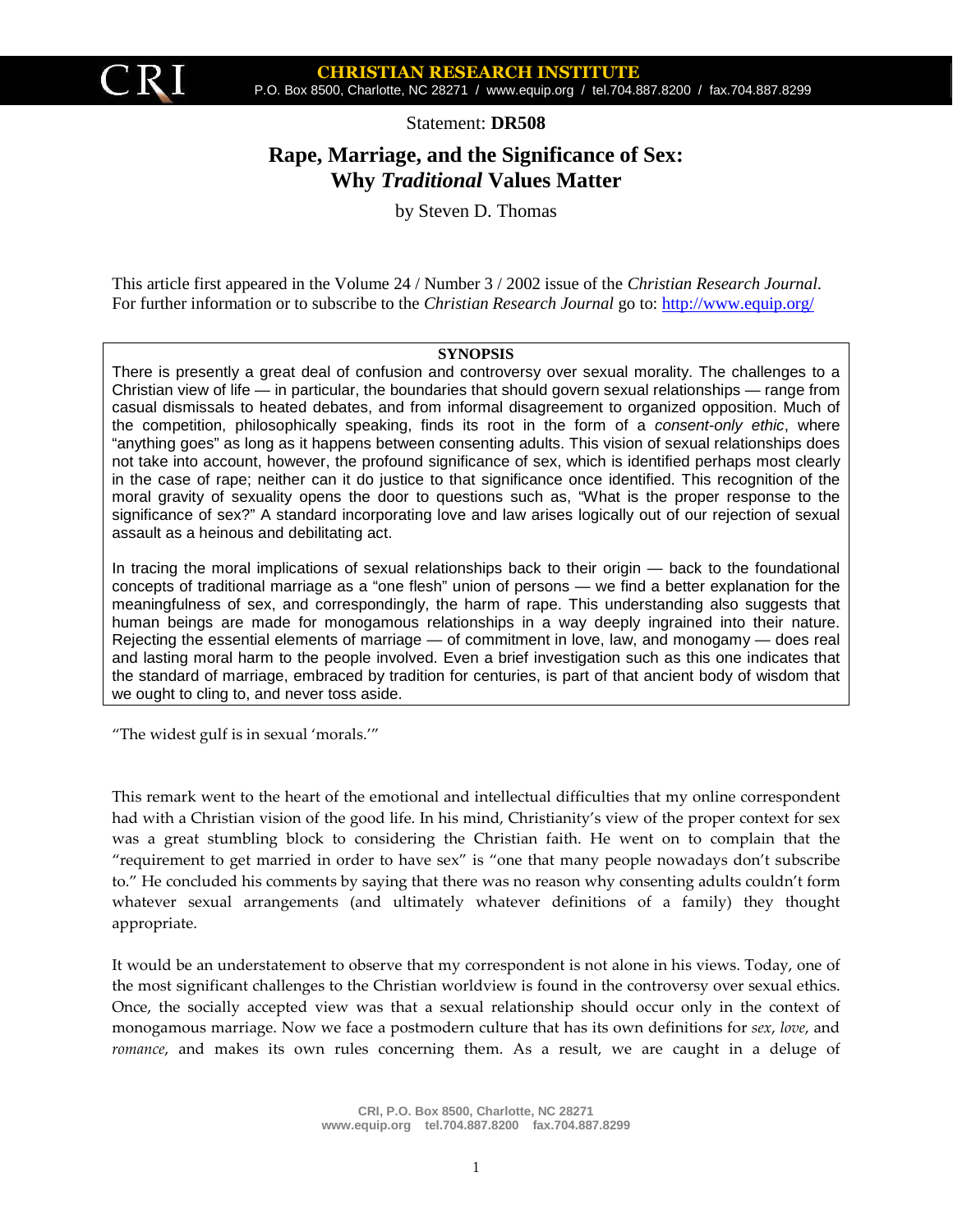pornography, premarital sex, adultery, and divorce — not to mention a growing sentiment for the full acceptance of homosexuality.

This article will attempt to articulate, in a format accessible (and, I hope, compelling) to the non-Christian, a few reasons why sex is unavoidably, and rightly, connected to traditional marriage. Before we get to that, however, it is important to understand the philosophical undercurrents that give rise to our culture of casual sex. How do people with a non-Christian, or nontraditional, view of ethics define the parameters of appropriate sexual contact?

#### *The Culture of Casual Sex*

Philosopher Christopher Wolfe, speaking of what he calls the "central principles of the 'sexual revolution,'" puts the opposition to a Judeo-Christian or traditionalist understanding of sexuality in these terms: "All consensual sex is legitimate and everyone has a 'right' to sexual gratification."<sup>1</sup> In other words, if two adults agree to a sexual relationship, it is perfectly fine and no further justification is required. It is no one else's business unless someone "gets hurt" in the process, and any attempt to otherwise define a sexual code — particularly where legislation is involved — should be immediately rejected. For the purposes of this article, I will refer to this as the *consent-only ethic.*

The *consent-only ethic* finds its basis in a certain view of the human person and his or her relationship to the larger community:

*There has been a growing tendency in the modern era toward a fully individualistic understanding of human nature. The human person, the modern view maintains, is an independent self, whose essence is to make choices in freedom. The self is fundamentally a free decision maker, and this fundamental nature of the self characterizes all persons regardless of whatever distinctions (such as sex) differentiate one human self from another. In the choosing self, modern anthropology claims to find the transcendent human essence lying beyond all observable differences….As an outworking of this anthropology, the sex act is viewed as one vehicle for the expression of the freely choosing self. Sex is a means whereby the human person as a free agent of action actualizes personal freedom.<sup>2</sup>*

#### *Finding Common Ground*

If there is one place where Christian and secular, traditionalist-conservative and liberal can find some agreement in sexual morality, it is on the issue of *rape*. Rape is widely recognized as a particularly heinous and debilitating kind of assault, something that leaves its mark for a long time afterwards. Many people know someone personally who has been raped, and have witnessed the mental and emotional torture it inflicts on individuals. Longer-term effects may include posttraumatic stress disorder, years of counseling, failed relationships, addictions to deal with the pain of the memory, suicide attempts, and so on. After being attacked, the victim may be required to testify to the details of the incident, which can be a horrific reliving of the assault on her person.

Our nation's courts have made pronouncements about the gravity of rape. In the Supreme Court case *Coker v. Georgia* (1977), the court considered the legitimacy of applying the death penalty to rape. The court was divided in the end, but the opinions of the court did not hesitate to classify rape as a serious offense. Writing for the majority (which ultimately considered the death penalty too strong a punishment for rape), Justice White penned the following:

*We do not discount the seriousness of rape as a crime. It is highly reprehensible, both in a moral sense and in its almost total contempt for the personal integrity and autonomy of the female victim and for the latter's privilege of*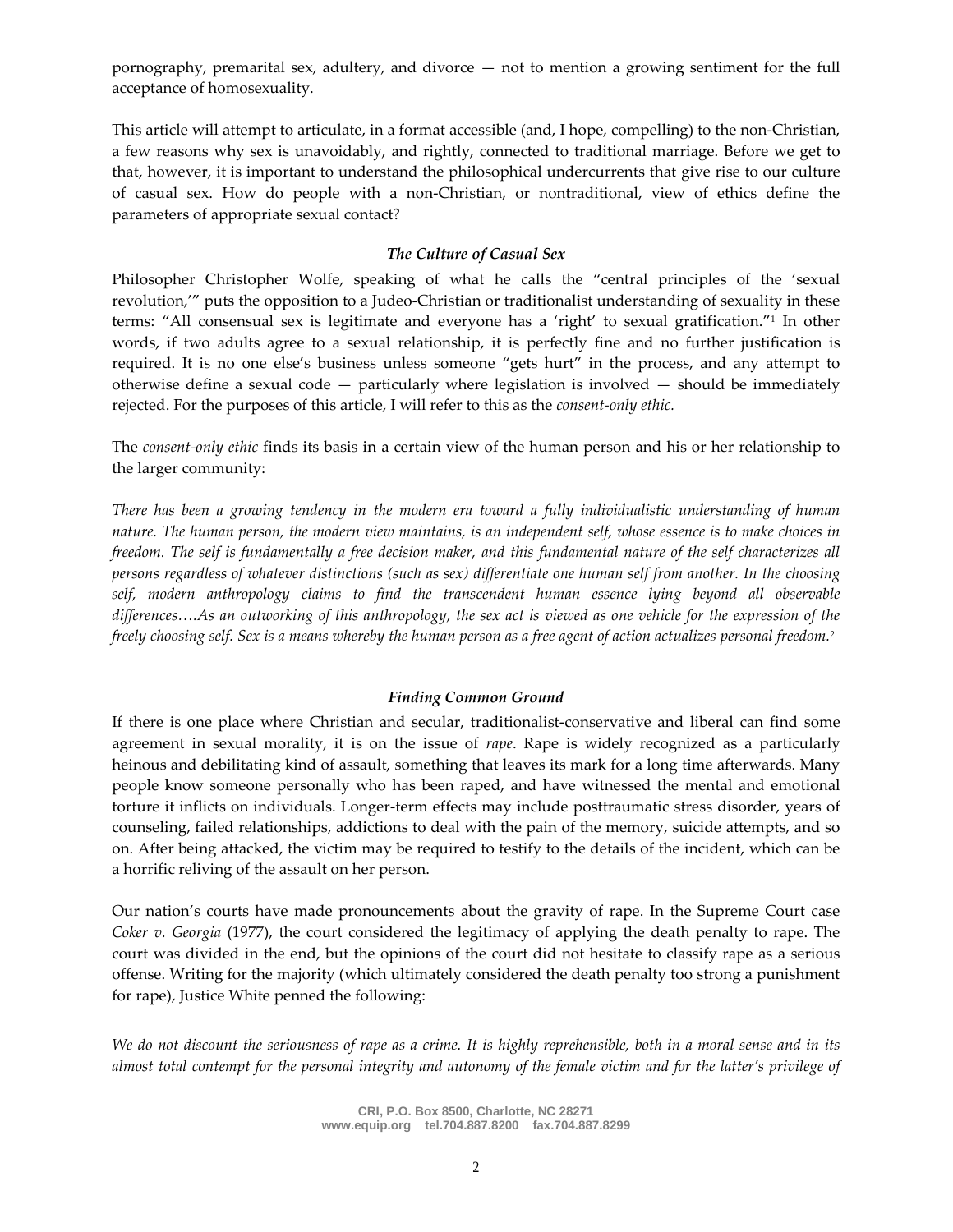*choosing those with whom intimate relationships are to be established.* Short of homicide, it is the "ultimate violation of self." *It is also a violent crime because it normally involves force, or the threat of force or intimidation, to overcome the will and the capacity of the victim to resist. Rape is very often accompanied…by physical injury to the female and can also inflict mental and psychological damage… . Rape is without doubt deserving of serious punishment. (emphasis added) <sup>3</sup>*

Given this background, and the emotional and moral weight it brings to the table, what if we were to ask the following question of an advocate of the *consent-only ethic*? Suppose that a referendum came up in your area that asked you to vote in favor of reducing the crime of rape to a misdemeanor offense. Would you vote for it or against it? However unlikely such a scenario may seem, it is not difficult to divine the response of the listener. In the midst of some indignation (or even outrage) at the mere posing of such a question, the answer will undoubtedly come back in the negative — typically, with substantial force: "OF COURSE I WOULDN'T VOTE FOR IT!" In other words, the respondent will indicate, by word and by the emotion evident in the response, his or her adamant opposition to such a proposal.

Consider this response carefully. By vehemently opposing the idea of reducing the penalty for rape, one also implicitly acknowledges that rape is far more serious than misdemeanor assault  $-$  it is to be put alongside extremely violent assaults as a felony;<sup>4</sup> and yet, the common denominator in these offenses is the *lack of consent*. Here we find evidence of an objective moral difference between rape as a nonconsensual crime and other nonconsensual offenses.

# *The Wedge: Recognizing Sexual Significance*

The seriousness of rape is accounted for in the fact that rape is no ordinary "unwarranted setting upon the body of another person."<sup>5</sup> Rape is a qualitatively different kind of assault, and its uniqueness can be attributed to its engagement of human sexuality. Just as, out of the recognition of the significance of life, murder is justly punished with sentences harsher than those assigned to stealing or kidnapping, the heinousness of rape as a crime over other offenses is explained out of the recognition of the *significance of sexuality*. If, instead, meeting the standard of consent were the measure of moral gravity, we might well believe that all nonconsensual offenses, or at least those involving the same degree of "physical damage," should be equally punished under the law, but obviously that is not the case.

The response to the "rape referendum" question indicates something else of interest: a willingness to go so far as to *legislate* — to legislate not only against the contempt shown for a person's will, but apparently *in response to the significance of sexuality*, and that of sexual intercourse in particular. The advocate of a consent-only standard for sexual morality, by testimony of his or her objection to reducing rape to a misdemeanor offense, demonstrates a willingness to impose his or her view of sexuality's significance on someone else (i.e., without the attacker's agreement to such a view of sexuality), to write that significance into law, and even to require penalties on the level of imprisonment in response. That is serious stuff, particularly for those with a "liberated" view of sexuality who consider "imposing morality" a taboo; but it is fitting because sex *is* serious stuff.

#### *The Significance of sex*

My contention is that it would be special pleading to restrict the recognition of sexual significance, identified in the paragraphs above, to the crime of rape. Either sex is significant or it is not. To be consistent, we should be ready to apply that significance in circumstances other than rape. It seems fair to say that if rape demonstrates the significance of sexuality apart from what the *consent-only ethic* intends, then in other circumstances, sex must be accompanied by something in addition to consent — something that reflects and protects that profound significance. Otherwise, sex is reduced, by practical logic, to something more trivial than it is.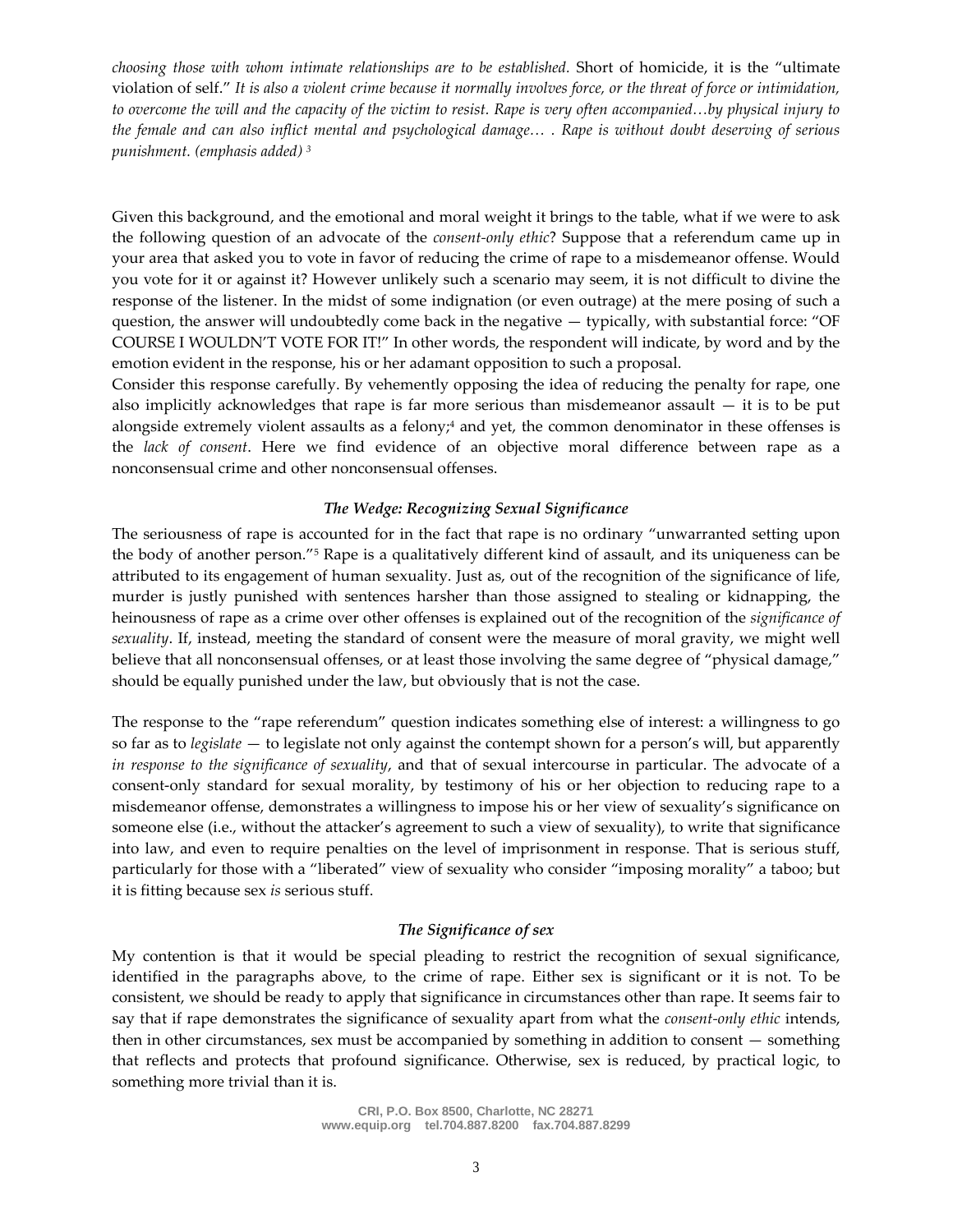Consider one such case of reduction to triviality. Wendy Shalit, author of the book *A Return to Modesty*, writes of the New Jersey sex education program *Family Life*, which she described as beginning "instruction about birth control, masturbation, abortion, and puberty in kindergarten."<sup>6</sup> She observes: "Ten years ago, when the program was first instituted, there was some discomfort because according to the coordinator of the program…'some of our kindergarten teachers were shy — they didn't like talking about scrotums and vulvas.' But in time, she reports, 'they tell me it's no different from talking about an elbow.'"

Shalit turns a corner to talk about "the new problem of sodomy-on-the-playground" — that is, of sexual assault among children — making the logical connection between this act and the perception of sex within our culture: "The associative link between the disenchanting of sex and increased sexual brutality among children works like this: if our children are raised to believe, in the words of that New Jersey kindergarten teacher, that talking about the most private things is 'no different from talking about an elbow,' then they are that much more likely to see nothing wrong in certain kinds of sexual violence. What's really so terrible, after all, in making someone touch or kiss your elbow?"

Shalit's analysis indicates clearly the reductive consequences of adhering to a consent-only ethic. If we are to recognize the profound significance of sexuality in circumstances other than rape (i.e., where consent is given by the participants), what shape should this recognition take? What would the proper response look like, and why?

# *What Is the Proper Response?*

**Requiring Love**. I think we can gather still more clues from examining our response to the case of rape. One approach is to look for the ingredients missing from rape that make it so horrific an assault. Even a cursory examination reveals that, apart from consent (though not entirely unrelated), the elements strikingly absent in the crime of rape are respect and genuine care or love for another human being. The absence of these qualities gives birth to such a heinous act.

Love is the fullest expression of these qualities, and is therefore the one most rejected in rape and other forms of assault. So if we, out of our horror for the crime of rape, wish to flee from it and embrace what rape rejects, then love must be our aim. If anything demonstrates a special care, a devotion to another, and a commitment between individuals that is morally significant, it is love. Consequently, we have an obligation to pursue love in relationships involving sex, and that pursuit must be undertaken in a way consistent with the importance of love — that is, with respect, care, devotion, and commitment. Any other response is inadequate. This consideration alone is enough to condemn the philosophical underpinnings of "casual sex."

**Demanding Law.** We have seen that the application of the law is necessary in the case of rape, in order to acknowledge the significance of sex (and not only to protect individuals from violations of their will). This legal acknowledgement of the significance of sex suggests that the law may have an equally necessary role to play in other contexts involving consenting, caring relationships. Hadley Arkes explains the application of law in such cases:

*To say that two people are bound together in love is to say that they are connected by more than a casual attraction….When that deeper source of attachment is present it becomes a proper ground for commitment. And few things express the sense of commitment as literally as a tie made solemn and binding with the public imprint of law.* Nothing could signify more precisely the nature of that commitment than the willingness of lovers to forego their own freedom to quit this relation when it no longer suits their convenience. *It might be said*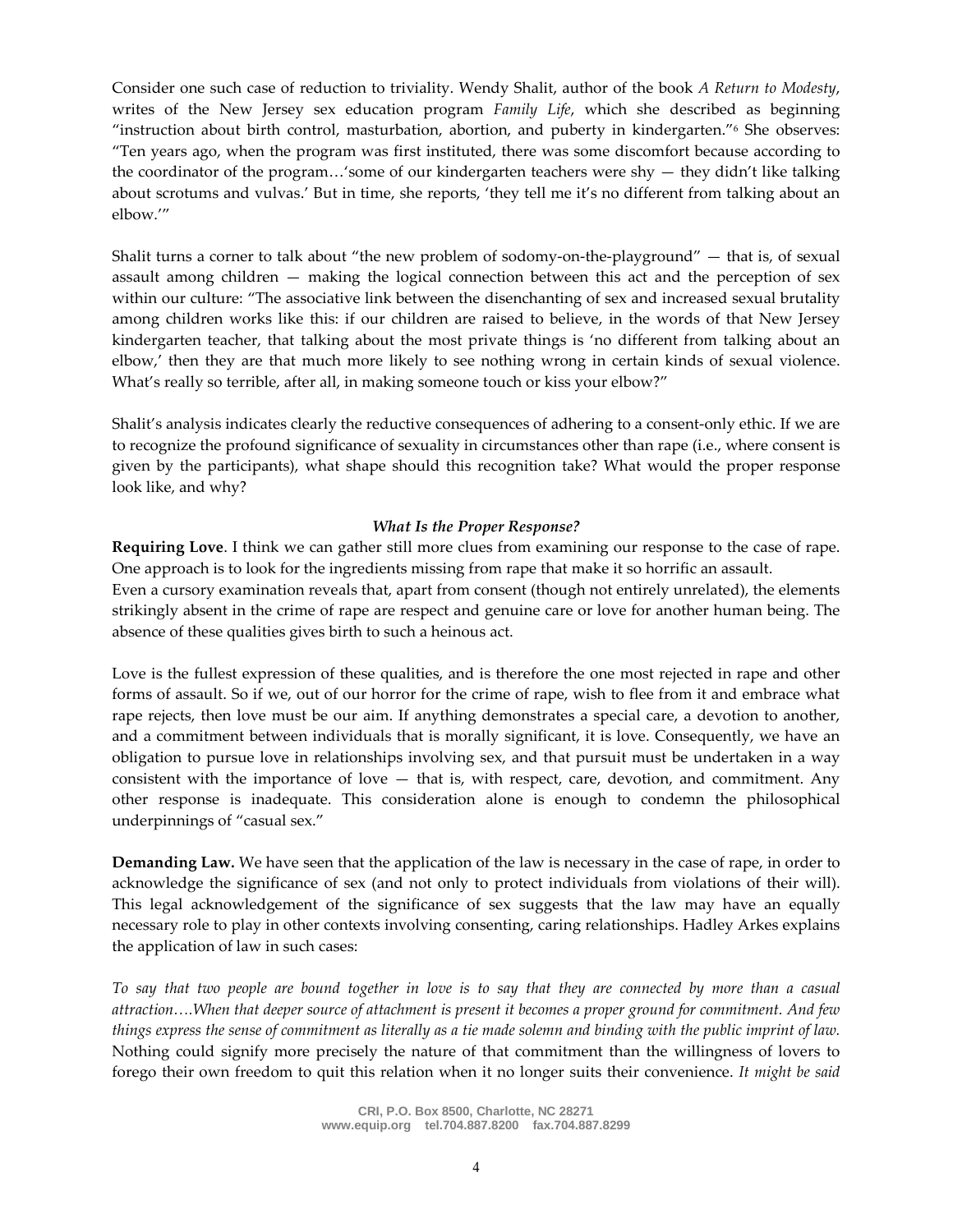*that the union consecrated by law stands as the most appropriate symbol of a moral connection between lovers. For as we have seen, the law arises in the most proper sense only from imperatives of moral standing; moral propositions entail the existence of law because the logic of morals is a logic of commitment. The binding of a marriage with law may draw to itself then the same sense of solemnity and moral import that invests the notion of "law."<sup>7</sup> (emphasis added)*

Applied to sexual relationships, law is what marks and secures commitment and, thereby, permanence of relationship between lovers. It means that significant moral reasons must be given if the relationship is to be severed and another intimacy pursued. Without the involvement of law, the commitment between individuals is lacking in substance; there is, in the end, no assurance that the relationship cannot be dissolved at will, even for the most frivolous of reasons.

It may be that those traditions insisting on lawful marriage as the only rightful context for sex did so as an expression of their understanding of its intense significance. They consistently applied the same understanding that explains the utter rejection of a crime such as rape.

**Explaining Significance.** The core inadequacy of the *consent-only ethic* is its inability to explain the harm of rape, or, conversely, the profound significance of sex. It offers no mechanism for distinguishing the differences in harm of nonconsensual offenses; neither can it address the comparative goodness of consensual acts. A richer account of sexuality is required to meet that challenge. Otherwise, we would find ourselves, like those proponents of the *consent-only ethic*, impoverished in our dialogue and without the resources to answer such questions.

Traditional marriage, properly understood, offers a richer account that begins to explain the significance of sexuality. According to tradition, marriage is not just a social construction, and thus only a contract with no objective and obligating requirements other than fulfilling the agreement; neither is it adequate to say that marriage is merely a relationship involving sex or long-term commitment.<sup>8</sup> Marriage, as traditionally understood, is a "multi-level relationship that unites [a man and woman] at the bodily, emotional, dispositional, and spiritual levels of their being."<sup>9</sup> In short, it is a natural association *inviting oneness in all aspects of the person*. Sex facilitates this union in the following manner: "Though a male and female are complete individuals with respect to other functions — for example, nutrition, sensation, and locomotion — with respect to reproduction they are only potential parts of a mated pair, which is the complete organism capable of reproducing sexually. Even if the mated pair is sterile, intercourse, provided it is the reproductive behavior characteristic of the species, makes the copulating male and female one organism."<sup>10</sup>

Together, a man and woman join with one another to become a single body capable of reproduction, forming a relationship unique in human experience. As sexual intercourse consummates the *wedding* the "bringing together" in complementary completion  $-$  of the man and woman, it actualizes the *marriage*, quite literally, of two multidimensional individuals. This is the "becoming one flesh" described in the Bible and so often cited in ceremony.<sup>11</sup> Such an understanding of sexuality not only restores meaning to the terms of our common language ("wedding" and "marriage"), but it also explains the *intimacy* typically recognized in discussions of sex: the closeness of lovers is made possible by the exclusive lock-and-key oneness of biological purpose.

It is important, moreover, to recognize that the intimacy being described is not merely physical; it is also *interpersonal*. The body is not a subpersonal instrument — one that we drive around like a car. It is rather an integral aspect of the person.<sup>12</sup> Our language bears this out. When an individual is raped, she cries out, "*I* was raped!" not "*My body* was raped!" It is the  $I$  — the person, the complete package — that is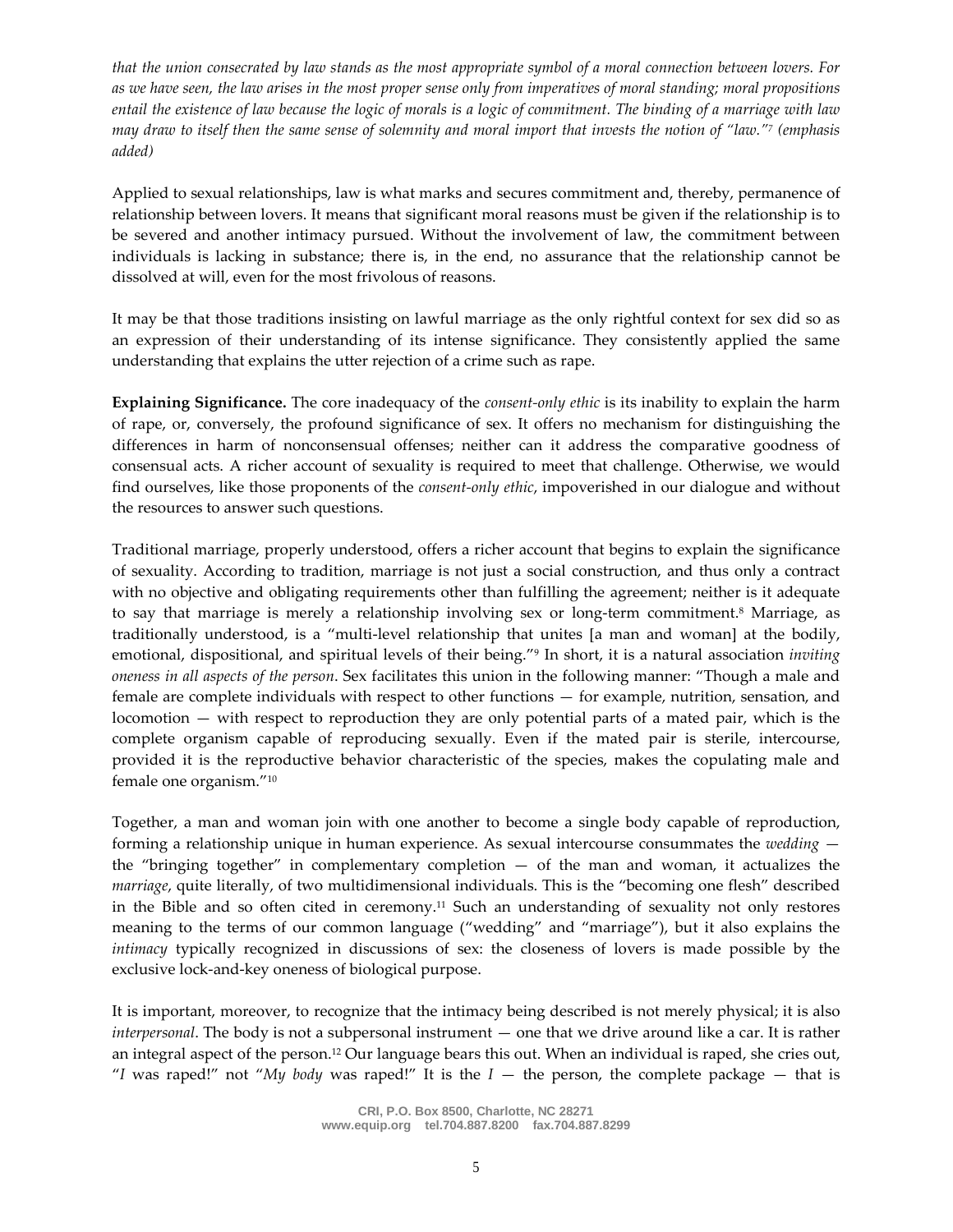involved. In this way, a real *marriage* of the *persons* is achieved during heterosexual marital intercourse, being secured and ultimately confirmed in its procreative nature. Of course, interpersonal union does not stop there. Sexual coupling between male and female invites questions of complementarity on other levels: emotional, spiritual, and so forth.<sup>13</sup> As these aspects of life cooperate in the sexual experience, a single act of sexual intercourse binds one person, in all his or her dimensions, to another; therefore, one cannot walk away from sex without taking something of the other.<sup>14</sup>

This intimate bond between lovers  $-$  the union of two whole persons as one flesh  $-$  gives a much deeper meaning to the sex act than a mere fusing of bodies. It is something real beyond the physical, connecting the participants by more than mere agreement and pleasurable experience. The superiority of traditional marriage is explained by this high standard for sexual encounter; in the same way the harm of rape is explained by its utter rejection of that standard. The rapist, in this understanding, doesn't only violate the will — he attacks the wholeness of person in his victim. He joins her to himself in a profoundly personal manner against her will, and simultaneously discards her humanity by fracturing the perfect union that such an act should express. The rapist steals into a depth of oneness suited only to a relationship of love and mutual respect.<sup>15</sup>

**Exclusivity**. We have seen a need for the traditional elements of love and law in marriage. The deeper understanding of sexuality developed above adds a third element  $-$  it requires monogamy (enduring exclusivity) in addition to a loving commitment marked by law. This puts out of bounds behaviors both promiscuous and polygamous, including irresponsible patterns of divorce and remarriage. Such behavior is inappropriate because "only two people, not three, only one man and a woman, can procreate a child."<sup>16</sup> This naturally ordained exclusivity, inherent in the act of heterosexual intercourse, is also confirmed in the plainest way in the life of the child, where "children embody the 'wedding' of the couples by combining [in] themselves the features of both parents."<sup>17</sup>

If this last observation is correct about the child, it is also correct about those involved in the initial act of sexual intercourse; they are imprinted, just as they were as children, with the physical union of their parents. During sex, the participants join together in "one flesh communion," fulfilling the "sexual template" — the vision of oneness — implicit in each of them. The natural result of this act is offspring who again embody the remarkable synthesis of parents.

Our brief survey yields the following observation: a consistent and uninterrupted pattern of exclusive male-female union is represented by all stages of the sexual process, beginning with the initiators themselves, extending through their cooperative action, and finding fulfillment again in the product of that action. Exclusive, two-person, male-female union is a pattern deeply pressed into our nature, admitting only one variation — a departure due to human will.

The call to limit sexual relationships exclusively to marriage, therefore, is simply an extension and fulfillment of that indelible, archetypal pattern already within each of us. To throw sexual monogamy to the wind in behavior that is blatantly promiscuous, or which implicitly denies the grounds of such exclusivity,<sup>18</sup> is to create a deep-seated contradiction in one's own person. To embrace monogamous marriage, in contrast, is to be blessed, finding fulfillment and freedom, in the embracing of one's own nature.

# *The Fallout*

What, then, are the ramifications if sexual relationships are pursued outside the marriage bed? At least four consequences follow, varying in particular cases with the degree to which sex is pursued and the other elements of marriage are missing: (1) significant *moral harm* is done to the parties involved,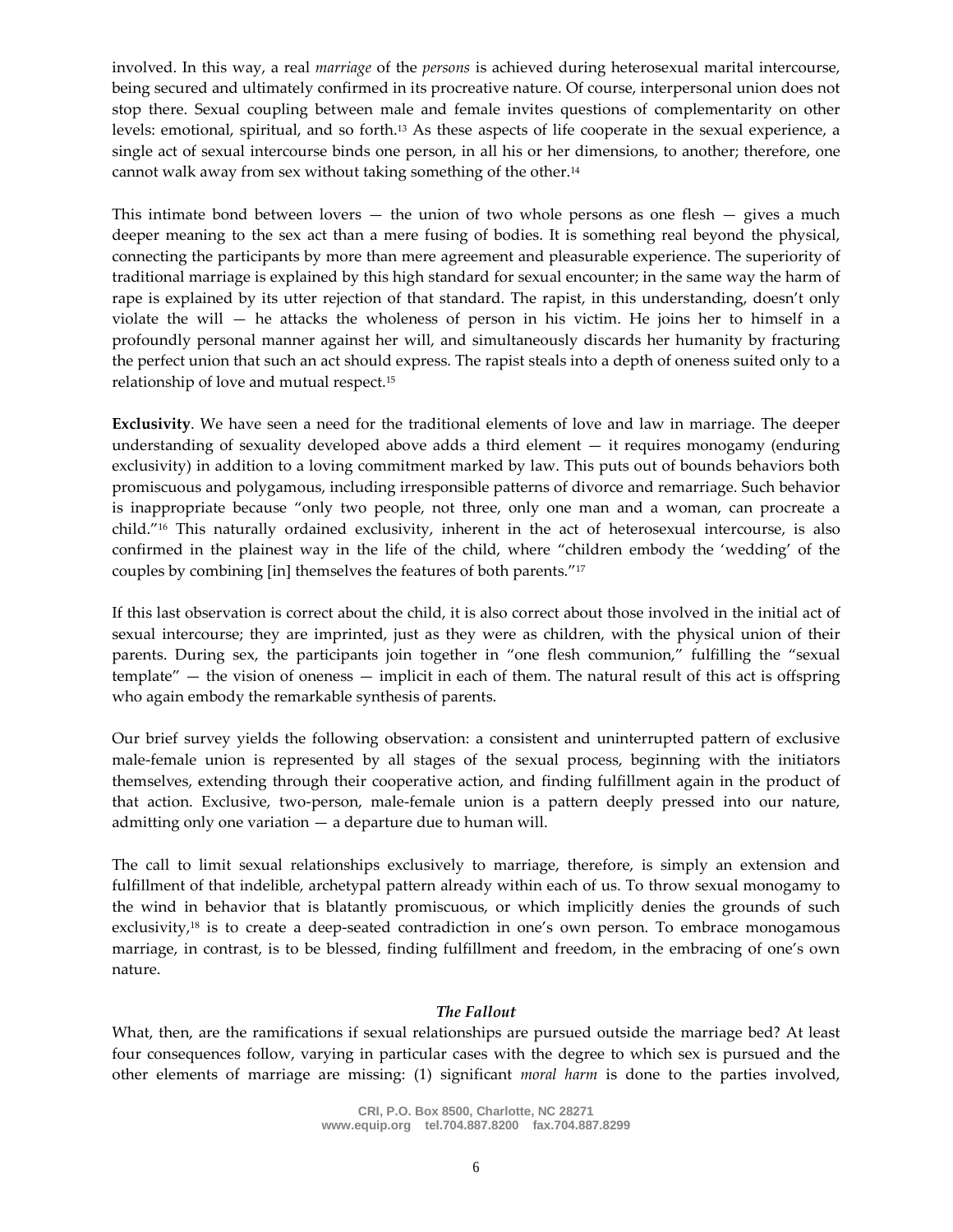corresponding to that described in comparing rape to other assaults; (2) *loss of meaning* occurs in the life and relationships of the people involved, as the significance of sexuality (which is ultimately fulfilled only in marriage) becomes unmoored from its foundation; (3) sexual assault (e.g., rape, molestation, harassment) may become *increasingly* common in a culture that (in circumstances other than rape) fails to respect the significance of sex; and (4) in the strictest sense, it may be technically impossible to provide *informed consent* to sex outside the marriage bed. It should be clear that "if something is in principle wrong, the wrongness is not affected in any way by the consent of the participating adults."<sup>19</sup> The *consentonly ethic* cannot bear the burden that its proponents believe it can.

### *Reinstating Marriage*

This article has moved from the principles of casual sex — requiring only agreement between individuals — to understanding sex as profoundly significant, to knowing it as an ingredient of relationships requiring a commitment marked by love and secured by law. As explanations for the harm of rape and the significance of sex are traced back to traditional marriage with its one-flesh union of persons, the ground for monogamy characteristic of Christian morality is established as well. Where the *consent-only ethic* falls short, traditional marriage emerges as the richer, more rational, and more desirable approach to sexual morality.

**Steven D. Thomas** serves as an elder and Sunday school teacher, and pursues an interest in philosophy and ethics alongside his career as a software developer. His research for a local campaign against pornography provided the material for this article.

# **Notes**

1 Christopher Wolfe, "Homosexuality in American Public Life," *Same-Sex Matters: The Challenge of Homosexuality* (Dallas: Spence Publishing, 2000), 17.

2 Stanley Grenz, *Sexual Ethics: An Evangelical Perspective* (Louisville, KY: Westminster John Knox Press, 1990), 30.

3 *Coker v. Georgia*, 433 U.S. 584 (1977) (http://laws.findlaw. com/us/433/584.html.

4 In Pennsylvania law, for example, rape is listed as a felony of the first degree alongside violent crime involving "serious bodily injury," which is defined as, "Bodily injury [impairment of physical or mental condition or substantial pain] which creates [a substantial] risk of death or which causes serious, permanent disfigurement, or protracted loss or impairment of the function of any bodily member or organ."(http://www.pacode.com/secure/data/101/ chapter27/s27.135.html)

5 Hadley Arkes, *The Philosopher in the City: The Moral Dimensions of Urban Politics* (Princeton: Princeton University Press, 1981), 412. The introductory argument for the significance of sex is an adaptation and expansion of Arkes's thoughtful reasoning (see 399–413; also recommended: 413–26).

6 This quote and the ones after it are taken from Wendy Shalit, *A Return to Modesty: Discovering the Lost Virtue* (New York: The Free Press, 1999), 18–19.

7 Arkes, *The Philosopher in the City*, 407.

8 See David Orgon Coolidge's excellent discussion of current "models of marriage" vying for acceptance in the public square in Christopher Wolfe, ed., "The Question of Marriage," *Homosexuality and American Public Life* (Dallas: Spence Publishing, 1999), 211–20.

9 Robert P. George, "Same-Sex Marriage and Moral Neutrality," *Homosexuality and American Public Life*, 144.

10 Germain Grisez, "The Christian Family as Fulfillment of Sacramental Marriage," as quoted in George, 144–45.

11 Gen. 2:24; see also Matt. 19:3–6, in which Jesus makes his argument against divorce by appealing to the one flesh union as part of the created order.